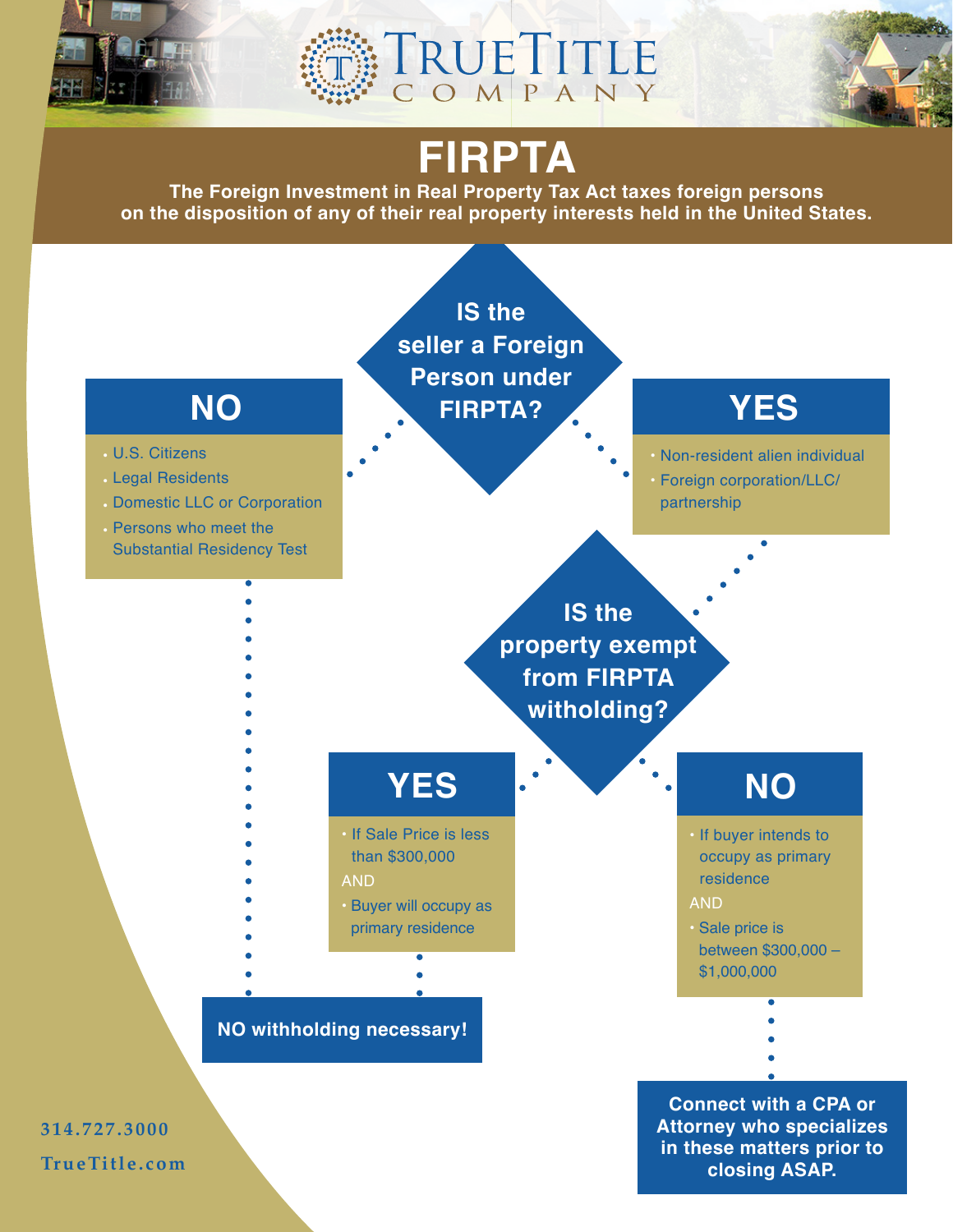

## **FIRPTA FAQ**

### **What is FIRPTA?**

The Foreign Investment in Real Property Tax Act (FIRPTA) taxes foreign persons on the disposition of any of their real property interests held in the United States. As foreign persons are generally not subject to United States income taxes on capital gains, FIRPTA was conceived as a mechanism to capture these capital gains taxes when a foreign person sells real property located within the United States. The **buyer** of such real property is required to withhold an amount realized on said sale, usually 15%, and remit this withholding to the United States Internal Revenue Service ("IRS"). This withholding is not a final tax, but a withholding that foreign persons may then credit against their calculated federal tax liability on the real property gains from the disposition of this property.

#### **Who is NOT a Foreign Person under FIRPTA?**

- U.S. Citizens
- Legal Residents (i.e., "green card" holders)
- Domestic LLC or Corporation
- Persons who meet the Substantial Residency Test

#### **Who is a Foreign Person under FIRPTA?**

- Non-resident alien individual (who do not meet the Substantial Residency Test)
- Foreign corporation/LLC/partnership

#### **What properties are exempt from the FIRPTA withholding?**

- If Sale Price is less than \$300,000; AND
- Buyer will occupy as primary residence,

#### **No withholding necessary!**

#### **The seller is a Foreign Person under FIRPTA. What is the withholding requirement?**

- If buyer intends to occupy as primary residence and the sale price is between \$300,000 - \$1,000,000, the withholding rate is 10% of the total sale price.
- For all other properties, the withholding rate is 15% of the total sale price.

#### **Who is required to make the withholding and report to the IRS?**

• The buyer is responsible. Title companies, realtors, mortgage companies, etc. have no obligation under the Internal Revenue code; **failure of the buyer to make this withholding could result in tax liability on the buyer!**

#### **The Seller is a Foreign Person under FIRPTA. How should my buyer proceed?**

- The buyer will need to ensure the proper amount is withheld at closing and will need to file Forms 8288 and 8288-A with the IRS.
- **We recommend that the buyer work with their tax advisor or attorney to handle the process properly.**
- If the Seller did not disclose in the contract that he/she/they are a Foreign Person, you may wish to request funds from the Seller to account for the Buyer's expenses in this area.
- Work with the Seller and their representation to establish the amount to be withheld at closing, and the funds will be held in escrow with the title company, or if a check will be cut (payable to the United States Treasury) to be submitted at closing with the IRS filings.
- Substantial Residency Test

#### **I represent the Seller, who is a Foreign Person under FIRPTA. What should we do?**

- Most standard sales contracts contain an affirmative statement that the Seller is not a foreign person under FIRPTA. You should disclose this in your Listing and ensure that any contract contain the adjustment in the Special Agreements, or otherwise amend the contract with the correct statement.
- Often, the withholding amount is far greater than what the capital gain tax due will be, and though a refund will ultimately be issued, it is best to file an application with the IRS to reduce or eliminate the withholding. Sellers can file Form 8288-B with the IRS prior to closing (but after contract written) to reduce the withholding. We recommend that Foreign Sellers retain a CPA immediately to file this form and provide to the buyer.

#### **Do you recommend any Certified Public Accountants or Attorneys to assist?** Yes!

 Bradley A. Crecelius Schowalter & Jabouri, P.C. 12250 Weber Hill Rd., Suite 315 St. Louis, MO 63127 314.849.4999 http://sjcpa.com

#### **What information do we need to give to the title company to prepare for closing?**

- As soon as it becomes known, let the title company know the seller is a foreign person under FIRPTA.
- Provide the amount that will be withheld from seller's proceeds (as calculated and agreed upon between buyer and seller), and any other adjustments that must be made on the closing statement.
- Let the title company know if funds will be held in escrow (pursuant to an agreement) or if the check will be cut to the United States Treasury at closing (and given to buyer to submit to the IRS).